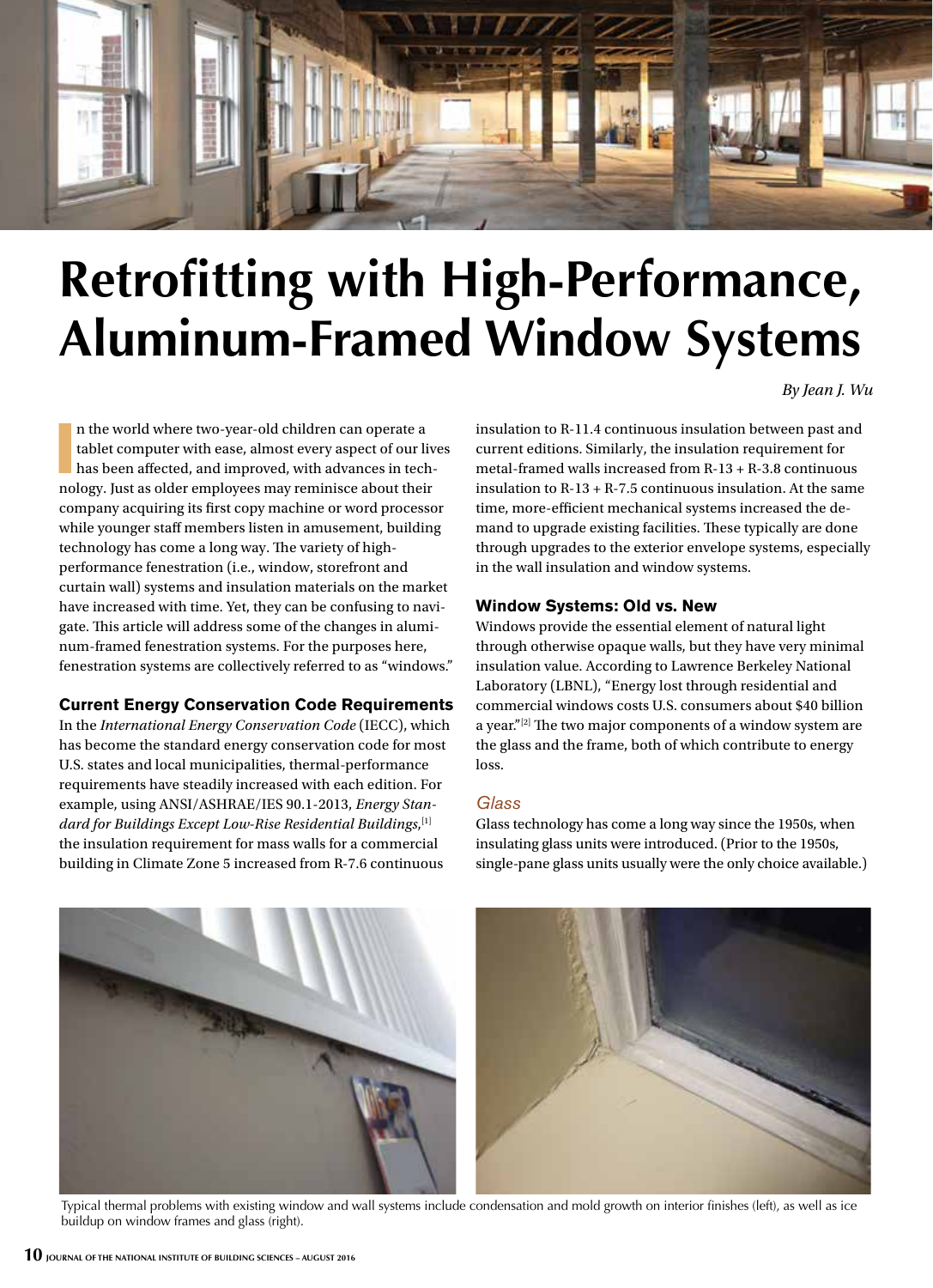Today's architects can specify a broad spectrum of products, in terms of aes thetics and energy performance. Among these innovations are low-emissivity (low-E) coatings, argon-gas fills and triple-glazed units.

## *Frames*

Over the same period, designers and engineers also have improved the thermal performance of window frames. Previously, window frames consisted of painted steel shapes or aluminum extrusions that held a single pane of glass and were exposed on both a building's exterior and interior without a thermal break, resulting in condensation during cold exterior temperatures. Today, aluminum-framed systems include double-urethane thermal breaks, polyester-reinforced nylon or polyamide structural thermal strips that are strate gically located to thermally separate the exterior portion of a window frame from its interior counterpart.

## **Existing Wall Systems**

Depending on the age of an existing building, a wall system may or may not contain wall insulation. Similarly, if wall insulation exists, it likely does not meet the insulation requirements in the current IECC. The most common wall system in 15-year-or-older buildings has wall insulation on the interior side of the exterior sheathing (within stud framing) or masonry backup walls. Many building professionals have begun retrofitting existing wall systems with closed-cell spray foam insula tion—a popular choice because spray foam insulation has a relatively high R-value per inch thickness (compared to fiber glass or mineral wool insula tion). With sufficient thickness, the insulation itself can form a continuous air barrier and vapor retarder at the interior surface of the wall. For older multi-wythe masonry walls, the framing for the interior finishes should be held back from the interior surface of the masonry to allow for continuous insula tion and air-barrier continuity.

## **Poor Integration of Windows**

Most of the common thermal problems in existing windows range from air leakage and condensation to occupan cy comfort and mold development.

Correcting condensation problems can be costly in terms of monetary value and occupancy disruption, which is why proper window perimeter detailing is extremely important.

Building professionals also should recognize that window manufacturers do not develop their window systems based on numerous wall system designs. Therefore, the design team (i.e., archi tect, delegated designer, exterior enclo sure consultants, etc.) must provide an integrated design for window systems to optimize thermal performance.

#### **Identifying Thermal Bridges**

A thermal bridge occurs when the interior portion of a window frame is in contact or otherwise affected by the exterior temperature. This contact results in the frame cooling during cold exterior temperatures in one of three ways: direct contact, air movement or radiant heat (or cold) transfer.

In addition, condensation occurs on any surface whose temperature falls below the dew point temperature, which is a function of ambient-air temperature and relative humidity. Any of these three paths can reduce the surface tempera ture of the interior portion of a window system to below the dew point tempera ture of the interior space and result in condensation.

## *Direct Contact*

Thermal bridges due to direct contact occur when the interior portion of a window system is in direct contact with the exterior portion of the system or with a building element that is in direct contact with the exterior temperature. One example is a non-thermally broken sill pan flashing installed below a win dow system. Another example would be anchors that extend through the interior portion of a frame and penetrate directly into an exterior cladding element (e.g., brick, metal panel, etc.).

## *Air Movement*

A thermal bridge caused by air move ment usually occurs when a cavity or air seal around a window's perimeter is absent—this often happens when windows are installed within a drain age wall or rain screen wall system. Typically, a cavity seal located at the full perimeter of a window's rough opening *Continued on page 12*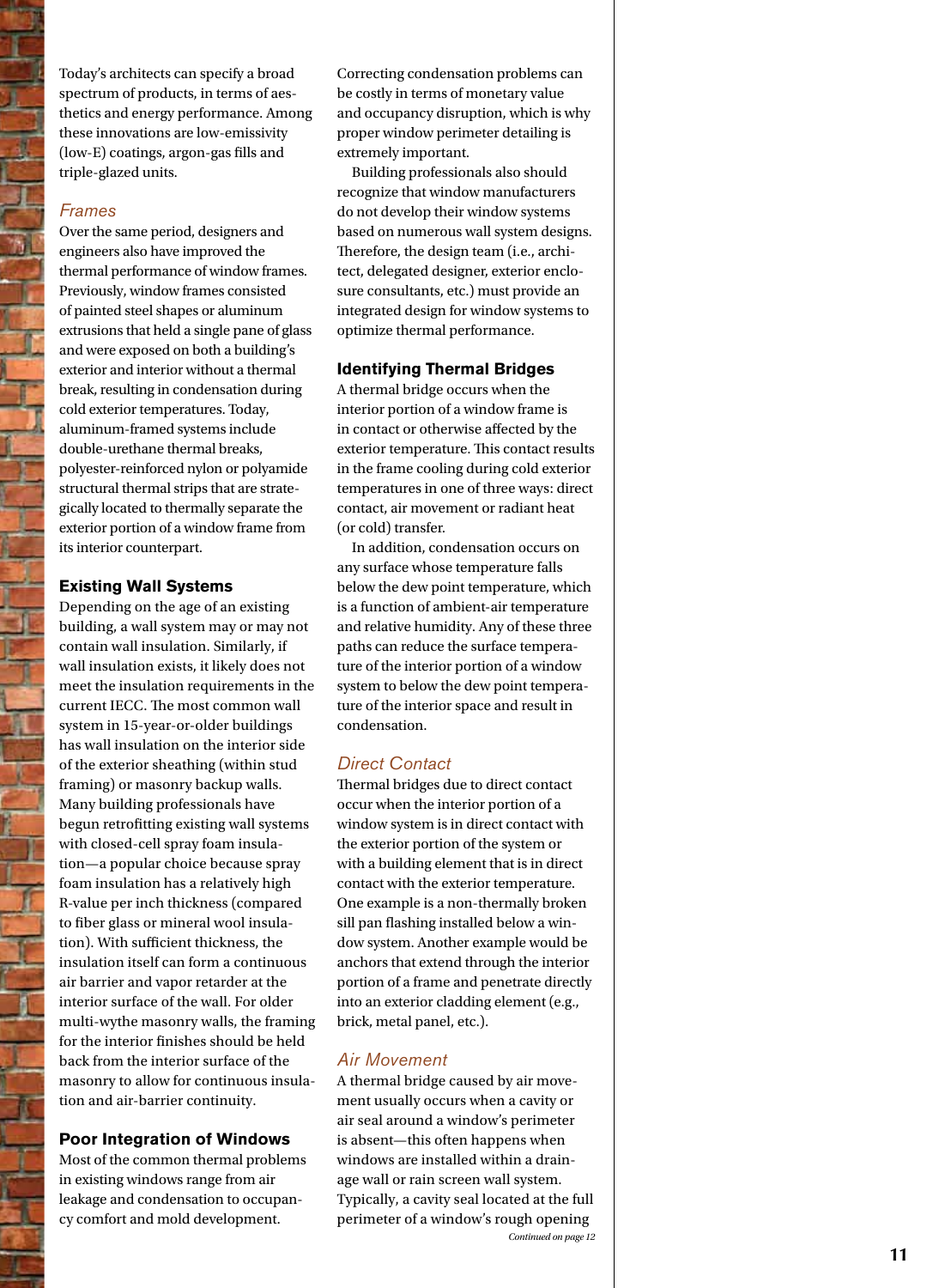

**Figure 1:** These illustrations offer a side-by-side thermal analysis comparison of storefront surface temperatures before (left) and after (right) insulation is installed at the interior side of a mass masonry wall.

is recommended to prevent the air within the wall drainage cavity (cold in the winter, hot and humid in the summer) from coming in contact with the interior portion of the window frame. This includes closing off the drainage cavity of the adjacent cladding system with sealant, membranes or closure angles at the full perimeter of the window system. Window systems also can leak air, particularly at movable sash joints. In addition, excessive air infiltration can result in condensation and reduced occupant comfort. Designers should select a window system by carefully considering the location of the gaskets and their position relative to the thermal break.

# *Radiant Heat Transfer*

Thermal bridges from radiant heat transfer are, perhaps, the most overlooked factor with mass walls (masonry or precast concrete walls), where insulation is installed at the interior of the wall panels. It is common for the window system to be placed directly on top of the mass walls. However, the insulation at the interior side of the walls keeps the walls cold in the winter and cools the interior portion of the window system.

# **Upgrading Wall Insulation**

Unfortunately, upgrading the thermal performance of an existing mass wall system may inadvertently reduce the performance of existing window systems by lowering the temperature of the masonry adjacent to the windows. In order to satisfy the R-11.4 continuous-insulation requirement outlined in the 2015 IECC, a 2- to 3-inch-thick layer of closed-cell spray foam insulation, rigid insulation board or mineral wool insulation usually is necessary at the interior side of the walls. This keeps the exterior portion of the wall close to the exterior temperature. The interior portion of an existing window system



**Figure 2:** This thermal analysis shows the effect of shifting a storefront toward a building interior to align the thermal break with wall insulation.

can be "cooled" by the cold thermal mass now located directly below (radiant thermal bridge), which effectively reduces the interior frame and glass surface temperature. Sealant, membrane flashing and fluid-applied waterproofing will create an interior air seal at the window-to-wall joint, which may help lessen this issue. However, to thermally separate the cold mass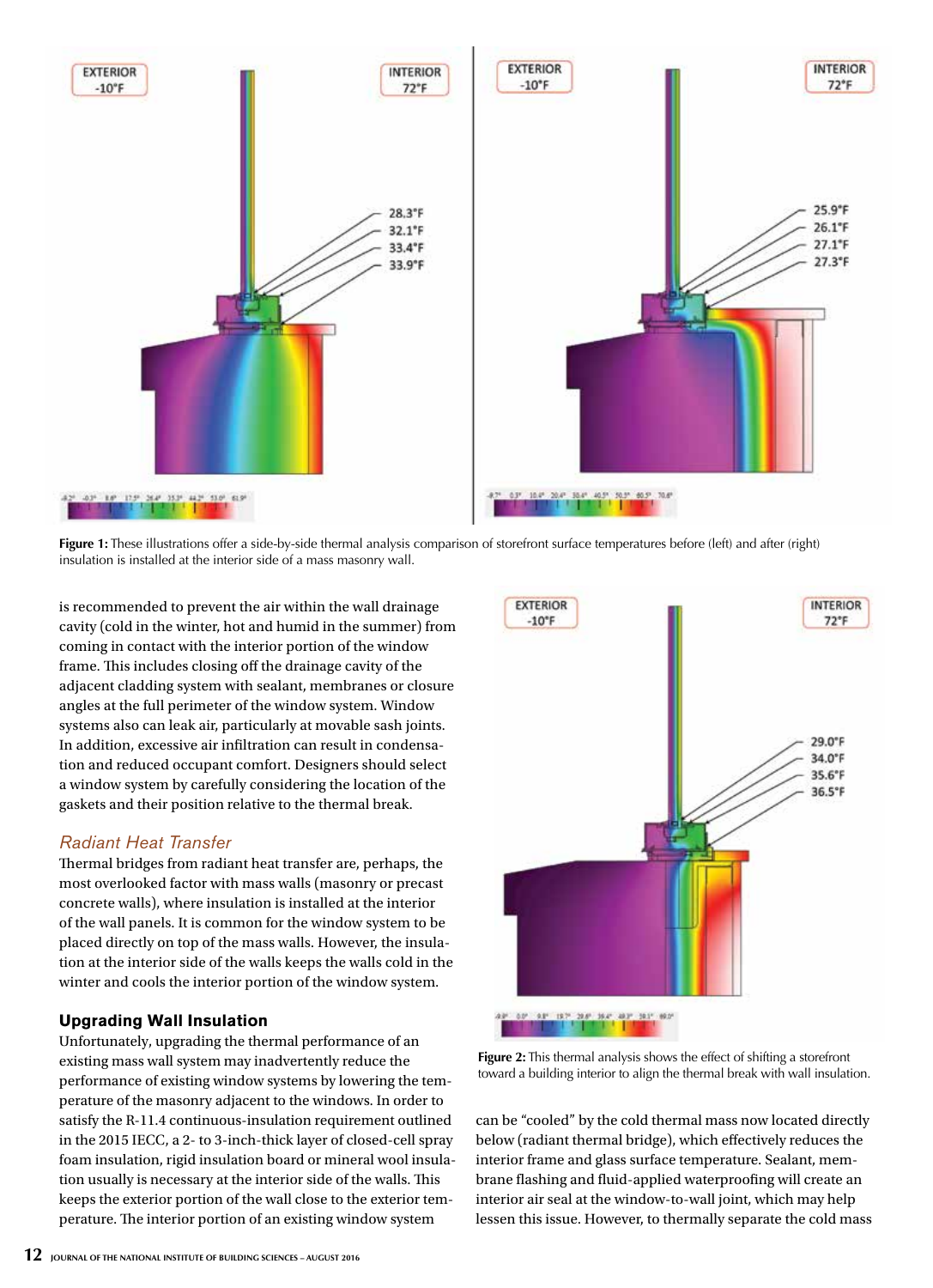

**Figure 3:** Different frame extrusions of the same curtain wall system are illustrated with side-by-side thermal analysis comparisons.



**Figure 4:** This thermal analysis provides the results of replacing the storefront in "Figure 2" with a curtain wall system.

from the windows, designers and contractors should consider insulating the gap between the wall and the frame.

#### **Thermal Modeling**

Computerized thermal modeling is a popular and useful tool to predict the potential for thermal-performance issues in

exterior walls. Many programs already exist—and more are in development—that can assist when designing wall systems. For perimeter detailing around window systems, a 2-dimensional (2D) thermal modeling program (such as THERM[3] developed at LBNL) can be useful in predicting surface temperatures at various points in wall and window systems—and is especially helpful with humidified buildings, such as hospitals and museums, in cold climates.

The before-and-after thermal modeling images in *"Figure 1" (see opposite page, top)* illustrate the cooling effect of adding insulation to the interior of an existing mass wall system. Yet, when the window location is shifted to align with the new wall insulation, surface temperatures increase by more than six degrees at some locations *(see "Figure 2," opposite page)*. Aligning the thermal break within a window system with the plane of the wall insulation allows for the optimal thermal performance of both the window and the wall systems. This is why, when adding insulation to a wall system, it often is practical to remove and relocate/replace the window system (with revised detailing).

Designers assume a high-performance curtain wall system will perform well thermally. Sometimes, however, they overlook the fact that the curtain wall extrusion types may adversely affect the performance of the system. As shown in "Figure 3" *(see above)*, two different extrusions of the same curtain wall system located at an insulated precast concrete wall panel can translate to a 20-degree difference in surface temperature at the interior. Even though the thermal break of the frame on the left side of the image is aligned with the insulation in the wall panel, a portion of the curtain wall frame extends towards the exterior and, combined with the sill cover, brings the cold to the interior portion of the frame. This could not have been detected without thermal modeling.

*Continued on page 14*